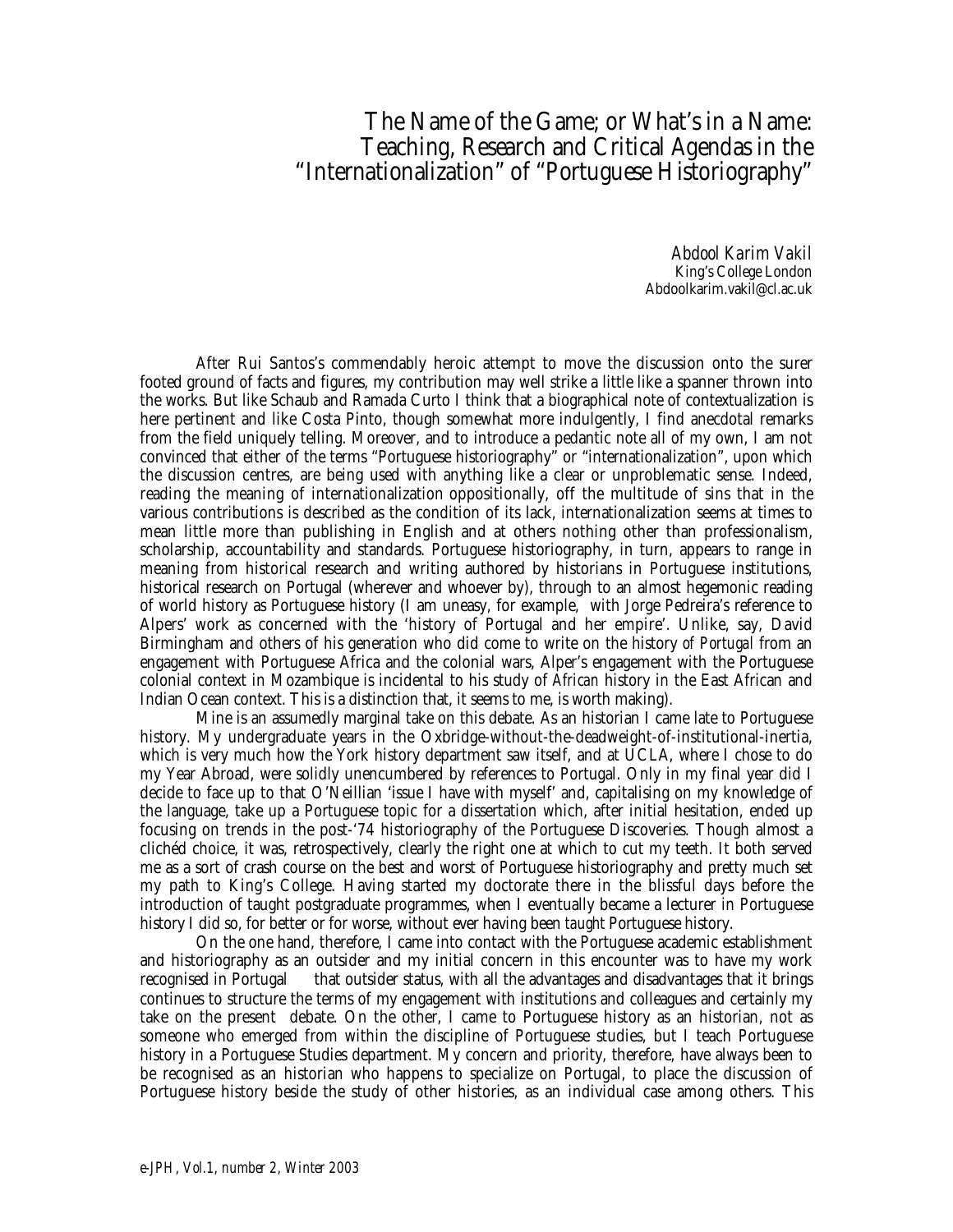doubly marginal status and the correlative strategies of academic insertion in each of the two contexts affords a different, perhaps a Janus-faced, though certainly not an Olympian, take on this debate on internationalization.

Whatever else Portuguese historiography is, as it is shaped in Portuguese institutions it is sociologically defined by generational cohorts and discipleship. There are no original Portuguese contributions to historical practice, theory or methodology to speak of. It was (is?) the bureaucratic/charismatic centred relation to research supervisors, the reproduction of approaches to the parcelling out of *coutadas*, the incestuous genealogies of citation clusters (reflected and reinforced by the norm of in-house journal publication and amply attested in the shamelessly tributary nature of the 'review of the literature' chapters of Portuguese double-decker PhD theses), and the institutional placement and positioning of graduates, that largely defined the various 'historiographical schools'. The first generation of cosmopolitan (read Oxford parochial) narrative historians simply substituted an *avant moi le déluge!* ritual of bibliographical and footnote referencing for the tribally totemic. Whether the more recent internationalization of careers through visiting lectureships and research fellowships will simply define yet another institutional variant or represent a more thorough challenge is yet to be seen.

One thing is worth remembering, though. As a quick glance at Anthony Grafton's wickedly funny but deadly earnest remarks on West German and Italian traditions of historiographical footnoting practice will caution, parochialism is hardly the preserve of Portuguese historiography. Not to mention also that, as I am always humbly astonished to learn from that strangely compelling and most parochial of genres, the *Elogios* of the Academia Portuguesa da História, even parochial historiography has not been without its own traditions and strategies of internationalization. Conversely, at least in the British historiographical tradition on Portugal, a certain disregard of historical writing by Portuguese historians long cultivated as a virtue  $\frac{1}{\sqrt{1-\frac{1}{\sqrt{1-\frac{1}{\sqrt{1-\frac{1}{\sqrt{1-\frac{1}{\sqrt{1-\frac{1}{\sqrt{1-\frac{1}{\sqrt{1-\frac{1}{\sqrt{1-\frac{1}{\sqrt{1-\frac{1}{\sqrt{1-\frac{1}{\sqrt{1-\frac{1}{\sqrt{1-\frac{1}{\sqrt{1-\frac{1}{\sqrt{1-\frac{1}{\sqrt{1-\frac{1}{\sqrt{1-\frac{1$ Orientalist suspicion of the natives' ability to be objective about their own cultures— has not, I fear, completely disappeared; thus only universalizing one parochialism as the avowed repudiation of another.

I congratulate the editors of the e-journal for promoting this debate. Most of all, because I consider it an important critical reflection upon the very nature and function of this journal. I have followed the discussion with great interest, but also not a little scepticism. For my part, I will limit my comments here to four observations.

Firstly, the terms of reference of the debate have perhaps been defined a little too narrowly. This because, it seems to me, a culture of historical scholarship and research is laid at undergraduate level and a discussion that ignores this fails to address the issue at root. At the risk of sounding a little too *Sérgiano*, the problem passes through the lecturer-student relation and the classroom culture. It is also fundamentally related to the use of bibliographies and libraries rather than anthologised text readers; to class participation and critical engagement, and to overcoming both the *Professor*-*Assistente* hierarchy and the distance/subservience of the teaching relationship cultivated as a mark of authority. A number of other key considerations justify stretching the discussion back to undergraduate level. One much needed restructuring, I would suggest, is the introduction of combined Degree models, so that students of History of Science, Technology or Medicine or Cultural History have been schooled in History *and* Medicine, or Biology, or Physics or Engineering or Literature or Music or whatever. Another, more fundamental, is a minimum language requirement of two foreign languages, not only stipulated but, more importantly, supported through language teaching for historians (i.e. centred on reading not oral skills).

I agree with those who have argued that the internationalization of Portuguese historiography means historians in Portuguese institutions researching and teaching the history of other countries as specialists schooled in those areas and it is inconceivable that (as at present) this should include historians who do not have language competence in those (especially non-Western, it goes almost without saying) areas. This is one factor in the internationalization of the domestic scene. Limited library resources have constituted a serious obstacle to research and effective teaching in non-Portuguese history. But electronic journal databases have transformed the nature of this problem. Reference-only access and downloadable articles, searchable journal stores and archival collections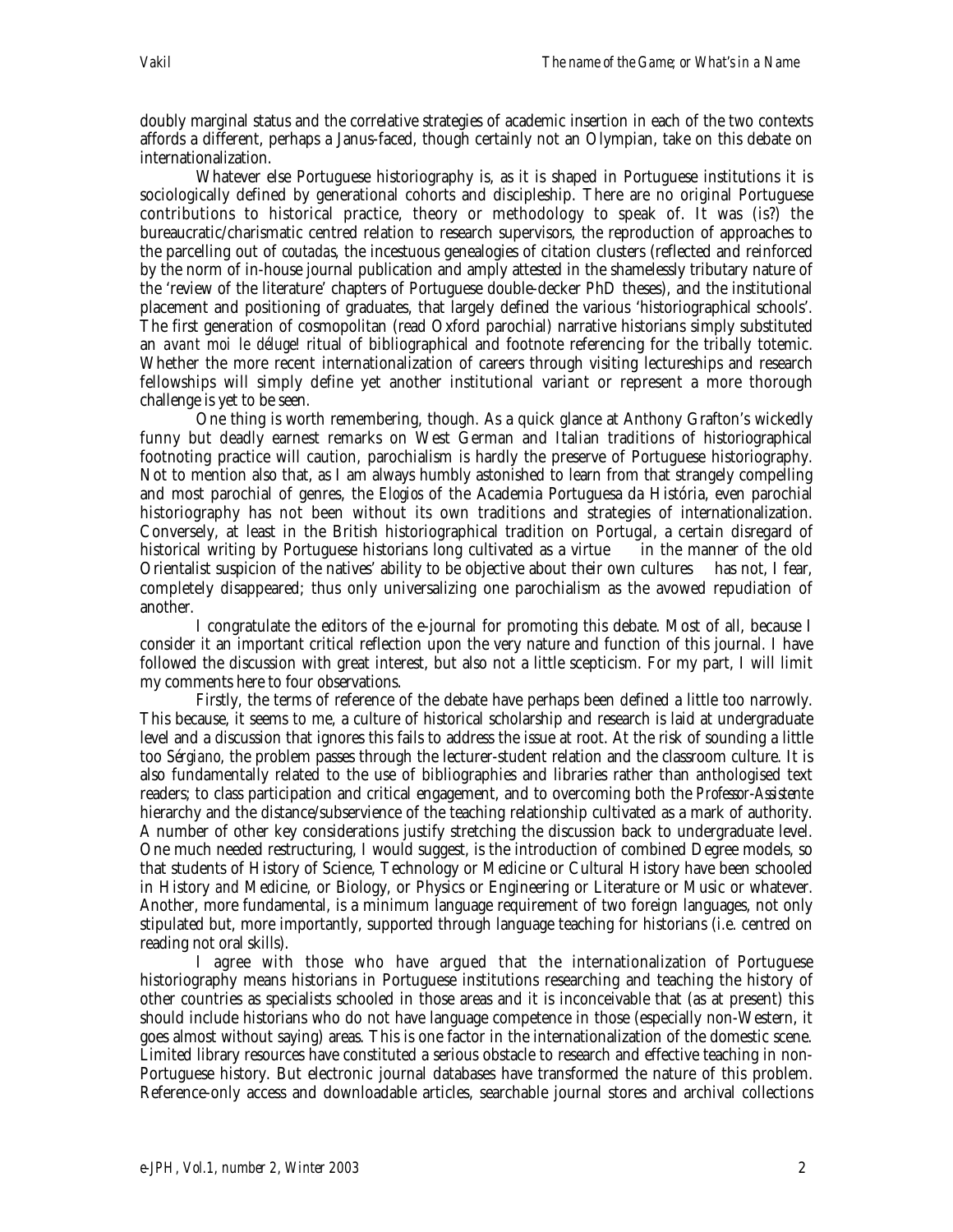progressively reaching further and further back in time have effectively eliminated the main problem; while mega and meta library catalogues and the scope and openness of electronic literature searches, have, quite by themselves, rendered the old closed referencing practices unsustainable. But, and this is my second point, it is just as important to overcome the problems of access to Portuguese history materials. Authors' and private editions, small print Municipality or regional government sponsored editions, or small private foundation and non-government organization publications, subsidized editions with limited distribution and even lesser incentive to distribute, house journals with restricted circulation, the evasion of deposit or copyright library obligations by many publishers, all these and not only the wilful disregard of the work of others constitute very real obstacles to good scholarship. This problem does not, of course, affect the starry few at the top of the profession, nor the lucky few more in the mutual admiration clubs, all of whom can count on their complimentary and signed copies, but the issue of professionalism in Portuguese historiography will hang on the question of nationalising broad academic access much more than upon enforcing the international projection of the few. Correlatively producing electronic versions of Portuguese journals in Portuguese and their back catalogue, nationally and internationally, is just as fundamental to internationalizing Portuguese historiography as broadening access to foreign journals.

My third point is really a very pedestrian one. It is perhaps best stated through a number of petty observations and anecdotes. Outside Portugal, articles on Portuguese journals are not primarily published in specifically History journals. There are Hispanic and Lusophone journals, which by definition tend to be multidisciplinary but weighted towards literature and culture, area studies and comparative studies journals, and social science, cultural studies and other journals, and neither their editorial boards nor advisory panels will necessarily have Portuguese specialists, let alone Portuguese history specialists. They are, though, no less properly refereed and justifiably respected journals in their fields. This leads to some curious effects. I have, for example, turned down an article submitted to one journal I referee for as absolutely unpublishable, on account of its ignorance of the Portuguese bibliography on the topic, only to see it come out in another very reputable international journal half a year later without a single alteration. I have, on another occasion, raised the charge of plagiarism, and bad plagiarism at that, with an article submitted to another journal, which offered a poor caricature of arguments I was familiar with from a Portuguese book published a few years earlier, only to find out that the author of book and article were the very same, but had omitted any reference to the previous Portuguese publication to pass for original, and the loss of the subtleties that had characterised the book and rendered the English version article so poor were actually the fault of the translator. I have also, at times, recommended publication of articles by Portuguese authors in English language journals, none of which said absolutely anything new in relation to their own previous work published in Portuguese, thus breaking the journals' stated rules of publishing only original material, on the excuse that it is new *in English*, so as to bring it to a wider audience. There are other problems. I believe one of the most effective forms and truest expressions of the internationalization of Portuguese historiography is the publication of Portuguese case studies in comparative edited collections (something which Prestage, rather than Boxer, pioneered in English language historiography). Yet, the relative unfamiliarity of the Portuguese material can result in pressure, self imposed or from editors, to provide general introductory summaries, or footnote background to events or personalities referred, but necessarily of such concision that they end up being a travesty of the author's own knowledge of the subject. Correlatively, lack of command of the Portuguese material can sometimes lead reviewers to pass silently over the Portuguese contributions for fear of treading insecurely, thus undoing the very point of including the Portuguese chapters. Internationalization and professionalism — or at least internationalization as *divulgação* and internationalization as professionalism— in other words, do not always go hand in hand. There are two other related points to mention here. No one will say that the publication of Mascarenhas Barreto's *The Portuguese Columbus*, by Macmillan of all publishers, in 1992, represented a breakthrough for the internationalization of Portuguese historiography. It was owed to the logic of the market and a gamble in the quincentenary year. But what of Carcanet's publication of José Hermano Saraiva's *Portugal: A Companion History*? Certainly not the logic of the market. Carcanet's 'Aspects of Portugal' is essentially a heavily subsidized showcase series, and Saraiva's volume was